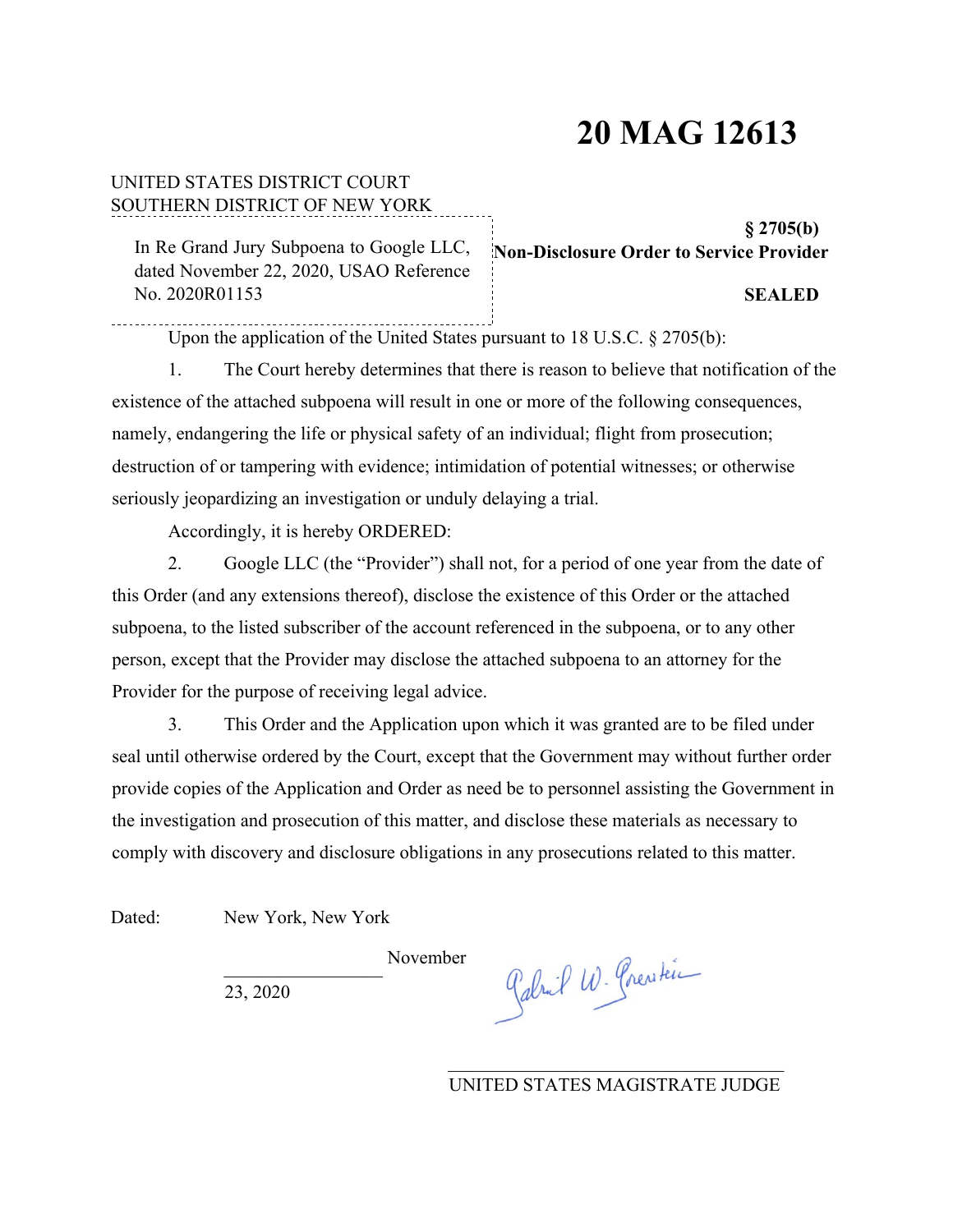2018.08.30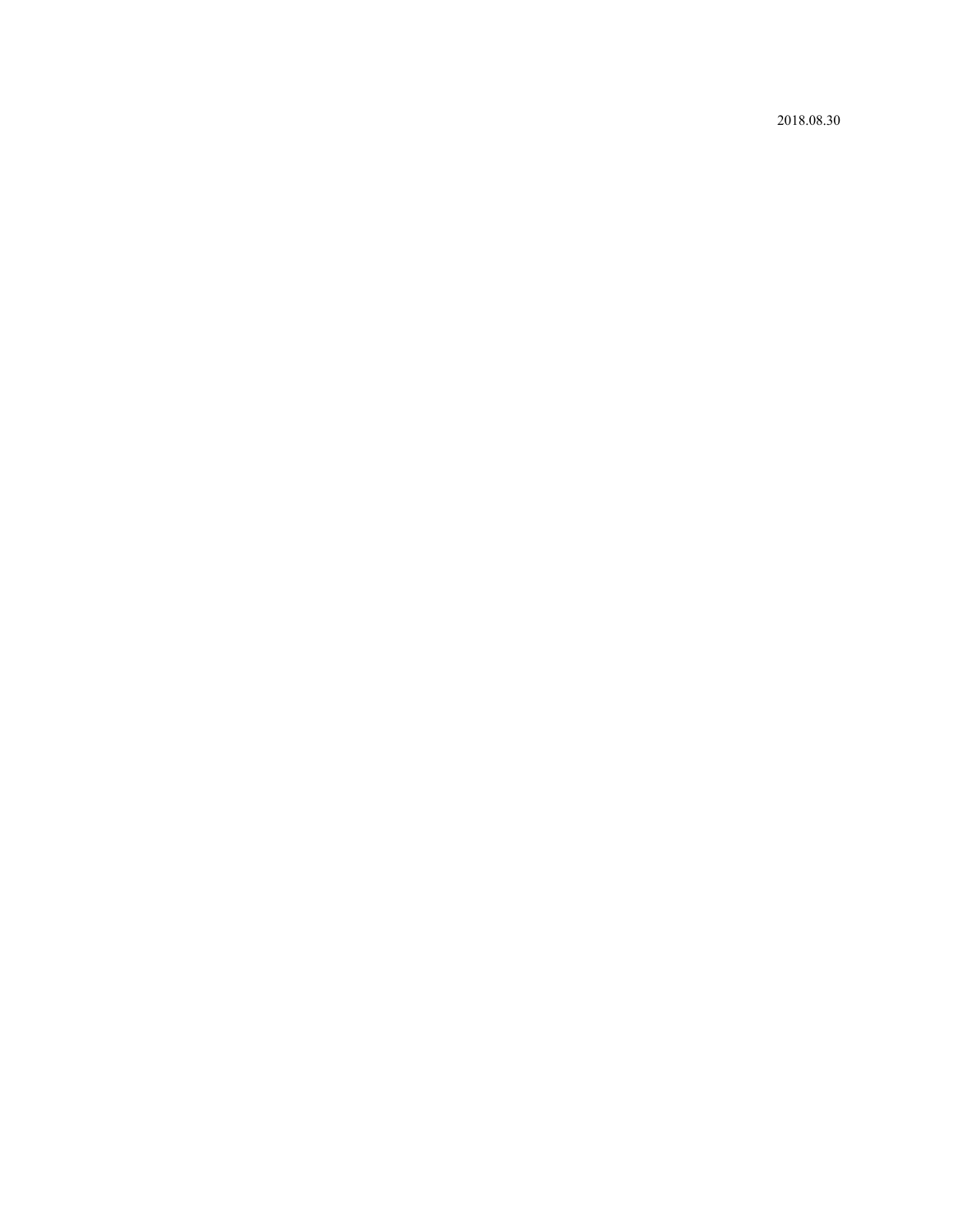## Hnited States Bistrict Court **SOUTHERN DISTRICT OF NEW YORK**

TO: Google LLC 1600 Amphitheatre Parkway Mountain View, CA 94043

#### **GREETINGS:**

WE COMMAND YOU that all and singular business and excuses being laid aside, you appear and attend before the GRAND JURY of the people of the United States for the Southern District of New York, at the United States Courthouse, 40 Foley Square, Room 220, in the Borough of Manhattan, City of New York, New York, in the Southern District of New York, at the following date, time and place:

November 30, 2020 Appearance Time: 10:00 a.m. **Appearance Date:** 

to testify and give evidence in regard to an alleged violation of:

18 U.S.C. §§ 371, 873, 1952, 2314, 2315, 2261A

and not to depart the Grand Jury without leave thereof, or of the United States Attorney, and that you bring with you and produce at the above time and place the following:

#### **See Attached Rider**

N.B.: Personal appearance is not required if the requested documents are: (1) produced on or before the return date to Special Agent John Vourderis, Federal Bureau of Investigation, 26 Federal Plaza, New York, New York  $10278$ , ivourderis@fbi.gov, 212-384-2890; and (2) accompanied by an executed copy of the attached

Failure to attend and produce any items hereby demanded will constitute contempt of court and will subject you to civil sanctions and criminal penalties, in addition to other penalties of the Law.

DATED: New York, New York November 22, 2020

Audrey Strauss /RBS

**AUDREY STRAUSS** Acting United States Attorney for the Southern District of New York

**Assistant United States Attorney** One St. Andrew's Plaza New York, New York 10007 Telephone: 212-637-2616

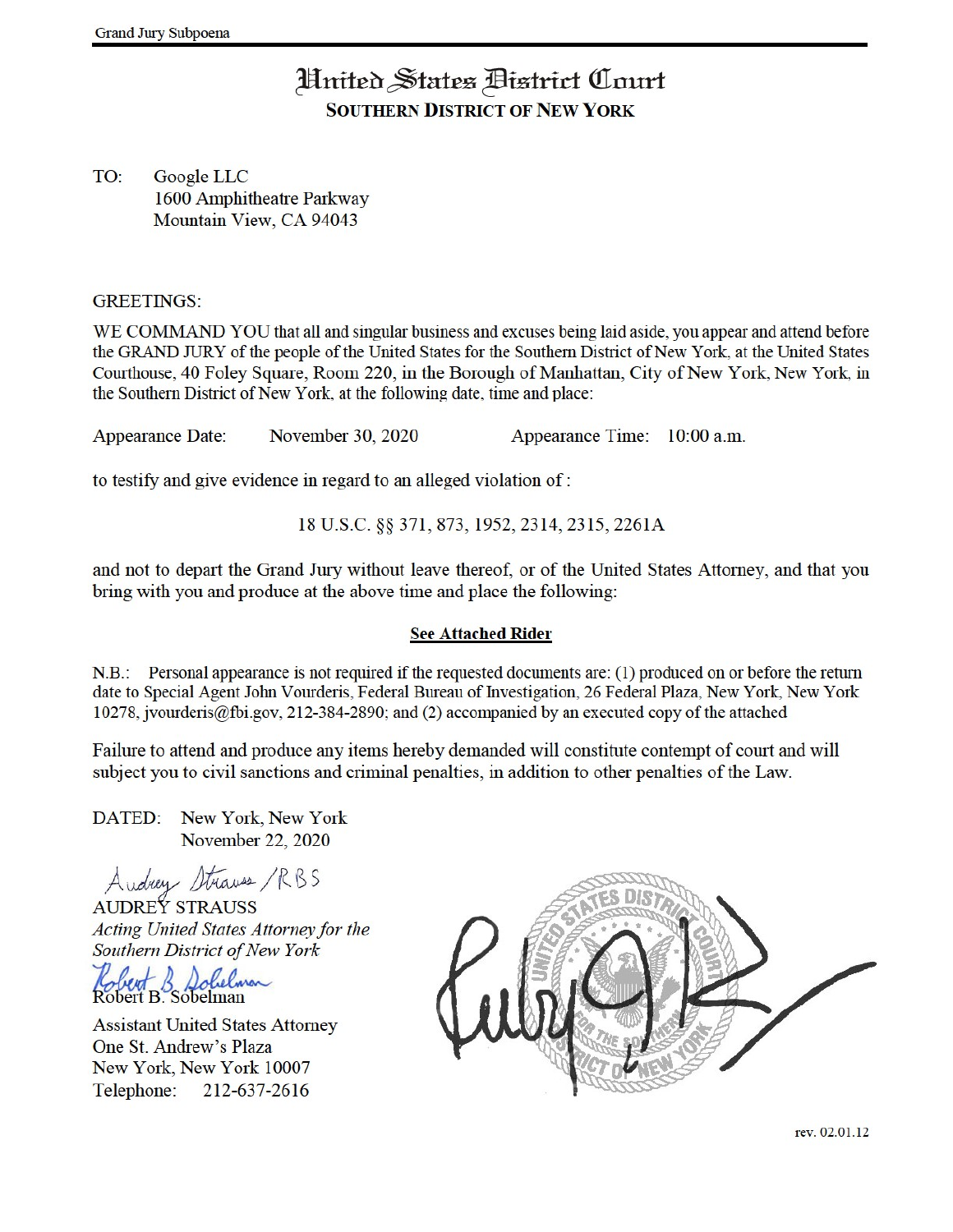#### **RIDER**

### Grand Jury Subpoena dated November 22, 2020 Reference # 2020R01153

- 1. All subscriber identifying information, including, but not limited to:
	- a. name
	- b. username or other subscriber identity or number
	- c. address
	- d. primary and alternate telephone numbers
	- e. primary and alternate email addresses
	- f. date of birth
	- g. social security number
	- h. any temporarily assigned network address
	- i. MAC address
	- j. Browser and operating system information
- 2. Records of session times and durations and any IP addresses used by the subscriber at the beginning, end, and at any time during these sessions;
- 3. Length of service (including start date) and types of service utilized; and
- 4. Means and source of payment for services (including any credit card or bank account number).
- 5. Account notes and logs, including any customer-service communications or other correspondence with the subscriber;
- 6. Investigative files or user complaints concerning the subscriber.

For any accounts associated with one or more of the following:



#### **@nightlynexus.com**

#### Declaration of Custodian of Records

Pursuant to 28 U.S.C. § 1746, I, the undersigned, hereby declare: